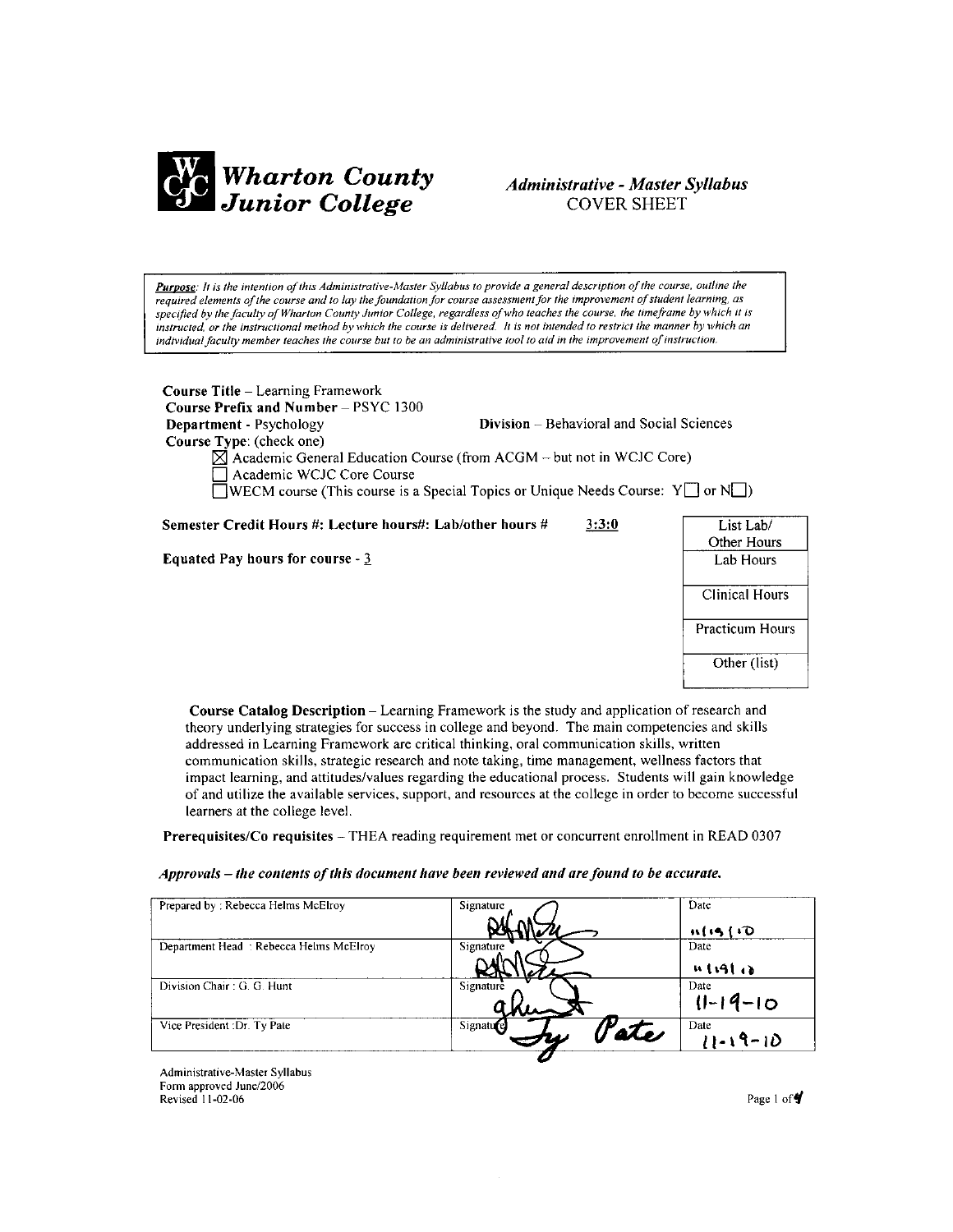**I. Topical Outline** – Each offering of this course must include the following topics (be sure to include information regarding lab, practicum, clinical or other non lecture instruction):

Any Learning Framework course should develop and enhance the skills and tools foundational to academic success. A Learning Framework course should include and address at least the following competencies or skills:

- 1. Knowledge of academic services and resources
- 2. Academic and cognitive percepts such as learning theory and components of critical thought
- 3. Applied skills such as reading, note taking and research methods needed for academic success
- 4. Knowledge of wellness factors and the impact of stress
- 5. Oral communication skills
- 6. Written communication skills
- 7. Time management and planning to complete coursework and study
- 8. Attitudes, values, and relevance regarding learning and career goals

#### **II. Course Learning Outcomes and Assessments**

| <b>Course Learning Outcomes</b>                                                                                                       | <b>Method of Assessment</b>                                                                                                                                                                                                                                                                         |
|---------------------------------------------------------------------------------------------------------------------------------------|-----------------------------------------------------------------------------------------------------------------------------------------------------------------------------------------------------------------------------------------------------------------------------------------------------|
| 1. Students demonstrate ability to identify,<br>locate, and utilize academic resources and<br>support services.                       | 1. Identified designees (counselors, financial aid,<br>instructors, librarians, tutors, etc.) discuss and<br>approve related assigned experiences; financial aid<br>application, degree plan; career planning exercise.<br>Student portfolio/planner is signed by designee for<br>completion grade. |
| 2. Students demonstrate computer literacy<br>related to college success.                                                              | 2. Completion grades for related online exercises<br>including; registration, database research, general<br>college information, power point presentation and<br>online class applications.                                                                                                         |
| 3. Students employ self assessment and text<br>information in order to identify, evaluate, and<br>enhance individual learning styles. | 3. Rating scales in textbook and other current self-<br>assessment instruments as identified by the<br>instructors as well as section exams over related<br>text material.                                                                                                                          |
| 4. Students evaluate and implement<br>organizational, time management, and study<br>skills related to college and career success      | 4. Portfolio evaluation grade, S.M.A.R.T. Goal<br>assignment rubric assessment and section exams.                                                                                                                                                                                                   |
| 5. Students recognize factors relating to stress<br>and health as they impact learning and well-<br>being.                            | 5. Stress and Hardiness scales/Section Exam.                                                                                                                                                                                                                                                        |
| 6. Students identify and discuss psychological                                                                                        | 6. Section exams.                                                                                                                                                                                                                                                                                   |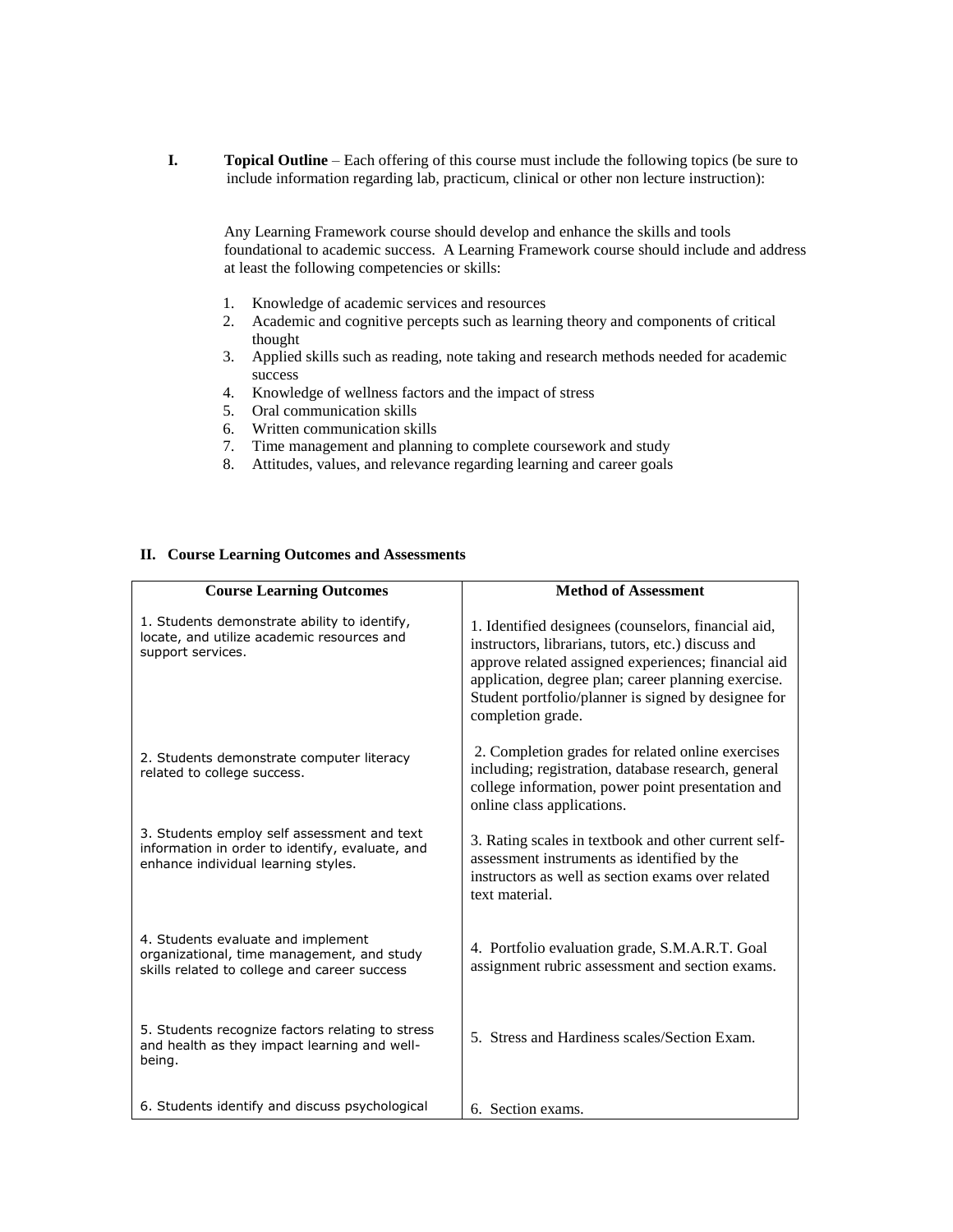| concepts such as personality, memory, ethical<br>considerations, and motivation as these concepts<br>relate to success in college, career, and life<br>adjustment. |                                                                                                          |
|--------------------------------------------------------------------------------------------------------------------------------------------------------------------|----------------------------------------------------------------------------------------------------------|
| 7. Students examine and discuss aspects of<br>diversity in college and society as they relate to<br>personal growth and learning.                                  | 7. Group activity/written research report and oral<br>presentation utilizing power point/rubric scoring. |

# **III. Required Text(s), Optional Text(s) and/or Materials to be supplied by Student.**

Required texts: *On Course: Study Skills Plus Edition* (2011) Downing, S. Wadsworth, Cengage Learning.

## **IV. Suggested Course Maximum** –28

**V. List any specific spatial or physical requirements beyond a typical classroom required to teach the course**. Regular conventional classroom or computer lab, overhead projector, video/DVD projector and television/smart board technology. Computer access for instructor. Occasional computer access for students (lab).

## **VI. Course Requirements/Grading System – Describe any course specific requirements such as research papers or reading assignments and the generalized grading format for the course**

Active participation in class via discussion and utilization of all resources and skills imparted in class is required and will be graded as stated in the *assessment of outcomes* section of this syllabus.

- Active discussion may be fostered by the use of practical examples, readings and research, video, review of assessment outcomes and student inquiry.
- Reading and research assignments are mandatory and include utilization of online resources, the text, and outside readings as assigned.
- A group oral presentation is required and is meant to develop oral communication skills.
- Completion of written work and assessment instruments is mandatory. Written work may also be required in the form of essay questions on tests and written exercises in class. Such exercises are meant to foster and develop critical thinking and written communication skills.

Minimum requirements must include the following:

- Class attendance in accordance with college policy and as stipulated by the instructor
- Completion of all assignments made by the instructor